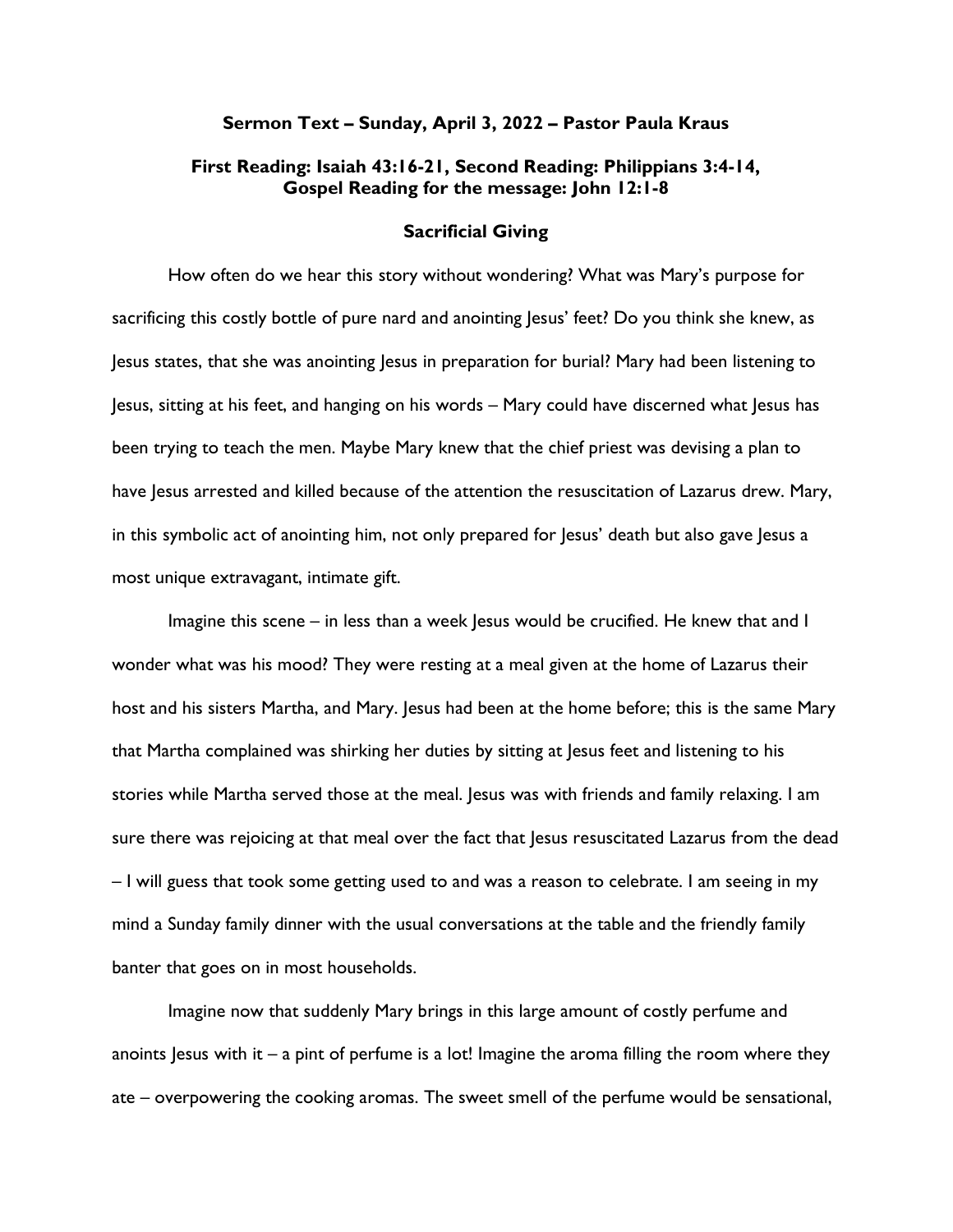not to mention the intimacy of wiping Jesus' feet with her hair. Then there are thoughts of the appropriateness of such an extravagantly wasteful [prodigal] action. A year's wage was about three hundred denarii – that could help a lot of people. I am guessing that Judas Iscariot was not the only one who questioned whether there was a better use for that perfume.

Think for a minute what Judas was complaining about. We know, and Jesus knew, that Judas' real interest was the money. The narrator tells us that he was not sincere in wanting to use the money to help the poor, but he could have been at least superficially interested in social justice. Maybe Judas felt justified in taking some of the proceeds from the 'collections' to support himself – after all he did work for the sake of the poor. Can we see that Judas was missing the point – the point Jesus reminded him of, that Jesus would not always be with them? Judas failed to realize who Jesus was – what Jesus' presence meant to the group gathered at that house on that day. Judas was more focused on the day-to-day practicality of the disciples work than he was on being thankful for Jesus' presence.

Mary, on the other hand, had a lot to be thankful to Jesus for. Jesus has restored her brother to life. Jesus accepted Mary and allowed her to learn from him. Jesus was a frequent guest at the home of Martha, Mary, and Lazarus; their friendship was a blessing for that family. Imagine, Jesus feeling as if he could drop by your home anytime! So, this anointing was from a place of love and gratitude. I wonder, was this an awkward thing for Mary to do? How long did she have to weigh the cost of such a sacrifice? Do you think she was concerned what the others would think of her "wastefulness" in using this expensive perfume for Jesus?

Mary's actions illustrate for us costly devotion to following Jesus and an extravagant, sacrificial love. Furthermore, although Mary's gift was extravagant think of how much more extravagant the gift Jesus was about to give – his life. One wonders too what Jesus' thoughts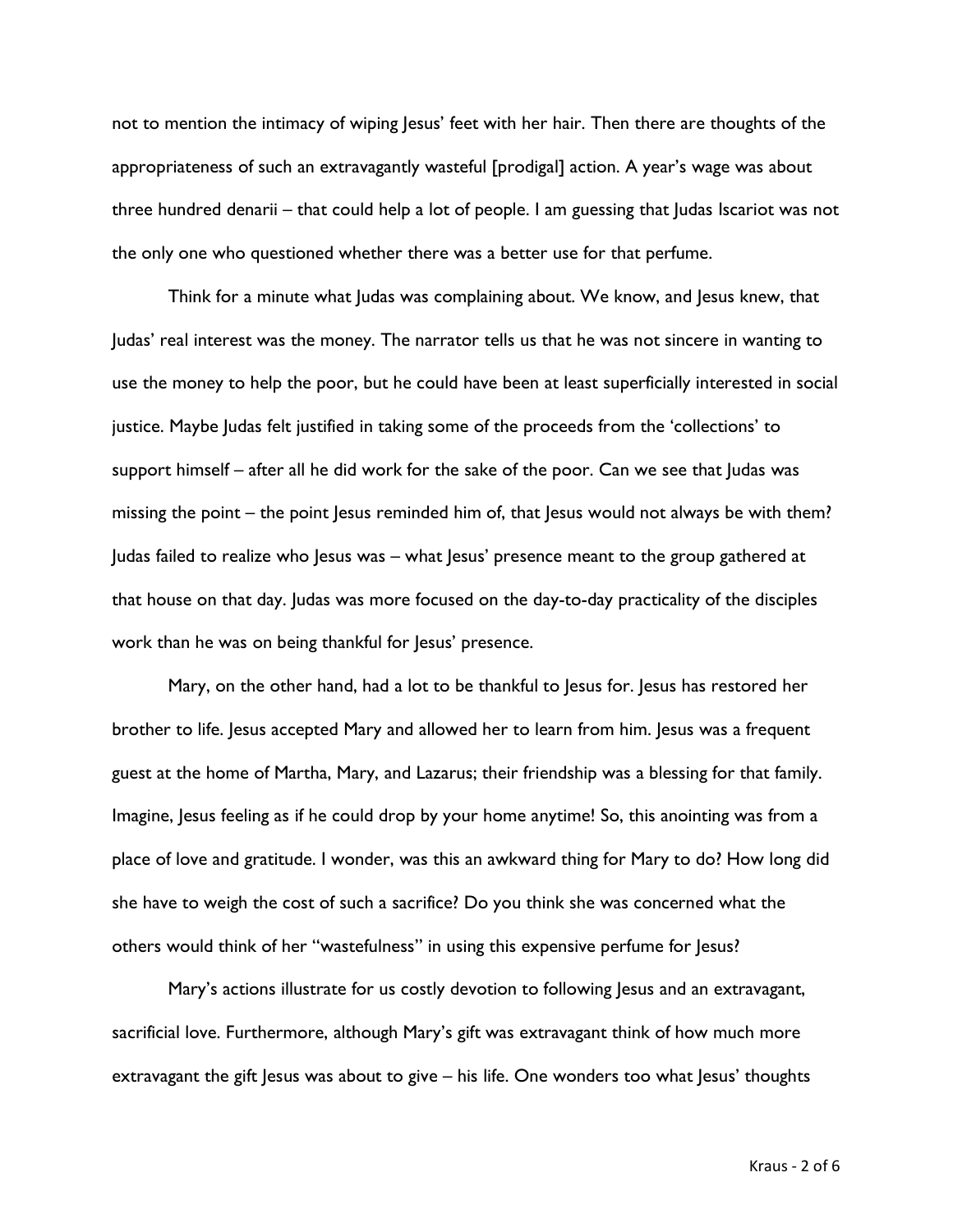were, the thoughts that he did not express aloud – I mean here was this woman wiping his feet clean with her hair. Was he surprised? Did he feel joy or sorrow – knowing what would soon happen? This might be one of those moments that would have us thinking – what the heck is happening! I think we cannot escape the wonder that this scene evokes – what would it be like to witness this?

It is that sense of wonder that calls to us – what would that type of extravagant love look like in our world. I am thinking about the 'cost' of that type of devotion in our world today. Would we be willing to give that extravagantly to Jesus? Would this church? I can only imagine. Can we recall instances of that type of extravagant, sacrificial love in our world today? What about the examples we witness from places like Afghanistan, Africa, Ukraine, and anywhere people are helping people?

What is the good news here – what can we learn from the experience of being at the home of Lazarus, Martha, and Mary? If we use our senses to be with Jesus in that time, to see, hear, and smell what can we learn from the moment? Can you feel a little of Mary's joy at being able to lavish such an extravagant gift of presence and love on Jesus?

But you know Judas was not wrong – the disciples could have used the money that perfume would bring to help the poor. That was Jesus' mission, wasn't it? One can see the practicality of Judas's plan – even while knowing that Judas's self-interest was corrupting his good intentions. Don't we want a church that is practical with its gifts? Shouldn't we be better stewards of our resources and allow only a measured response to the needs of others – making sure that we take care of us first? Wouldn't that be the most practical use of our gifts?

Is that the message for us today? What are we willing to give extravagantly to Jesus? Can we make such a sacrifice today? Can we be sacrificial in our giving to each other? to the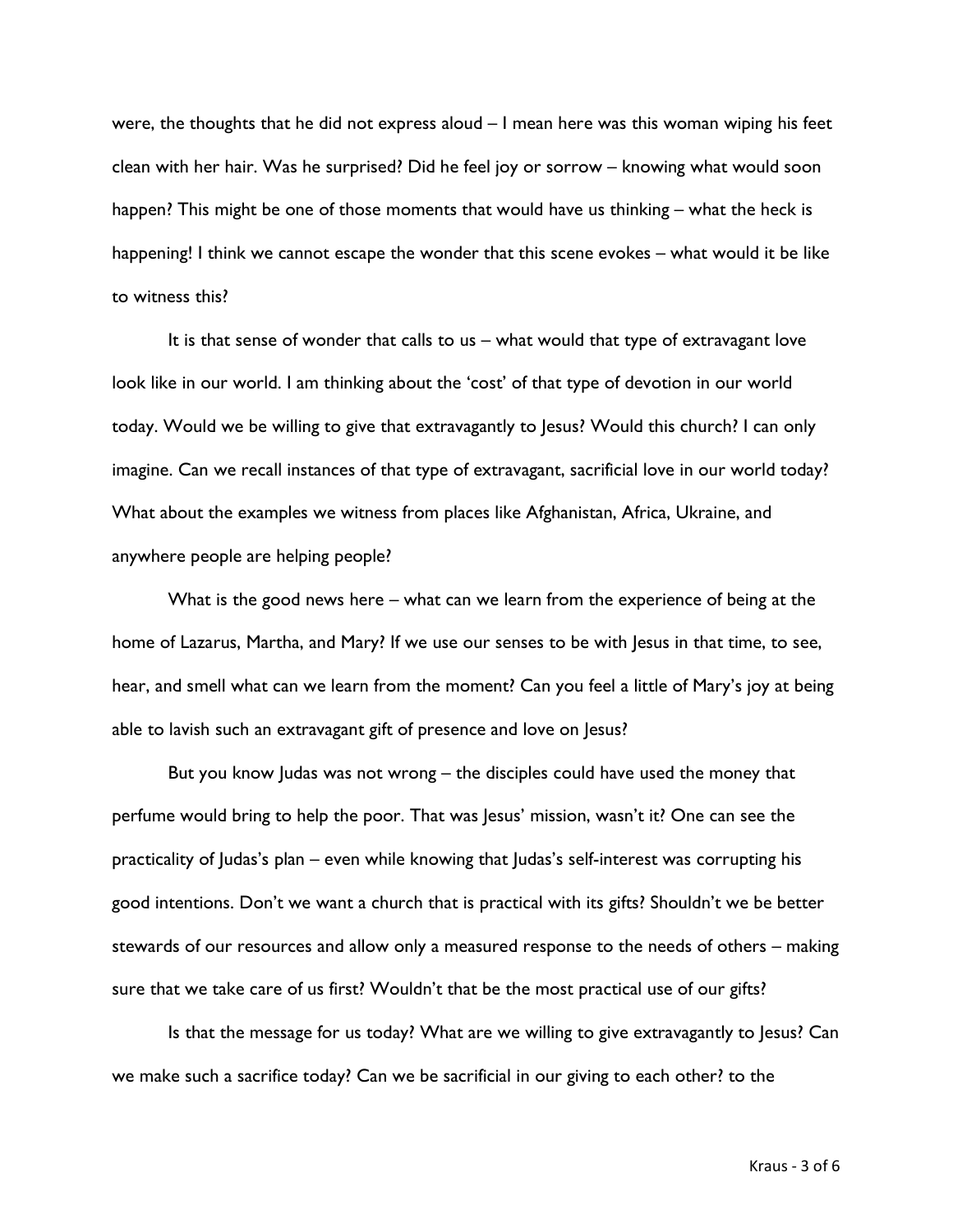Church? Think about making the challenging decisions about how to use our gifts. Do we use them to express joy and gratitude for Jesus' presence, or are we practical and measured with how we use our gifts? What would it look like if we were joyfully extravagant with sacrificial love for God, our neighbors, and ourselves?

We have been, I have been, thinking a lot lately about how we care for each other and our community. These are things a church and church leaders should be thinking about. And I wonder if we sometimes are too rigid in contemplating these things. Something I read in a commentary resonated with me and I want to share it with you:

Loving God with a full heart means that we serve one another and do not become trapped or immobilized by false either / or choices. Sometimes the call of the heart is to give fully without counting in advance the cost or the benefit to ourselves. Loving service as an act of faith is not about giving so that we may then get something in  $return.<sup>1</sup>$ 

What Mary did, in that house on that day, was to love Jesus sacrificially, extravagantly, and with her whole heart. I do not think she gave much thought to the consequences of her actions or how she could better use that gift. Although Judas claimed to be concerned about how to use that gift to benefit the poor, he had his own self interest in mind.

So, I wonder, this church has done things in the past for our community or to benefit those who are less fortunate. Some how we have convinced ourselves of the impracticality of some of these activities and we have stopped. I admit I have been in the forefront of practicality over extravagance. But I wonder if this rigidness is what has led us to this current state of dissatisfaction.

<sup>&</sup>lt;sup>1</sup> Koppel, Michael S. "Pastoral Perspective: John 11:55 – 12:11" Feasting on the Gospels: John Vol 2 Jarvis Cynthia A. & Johnson, E. Elizabeth ed. Westminster John Knox. 2015. 74-78. Print.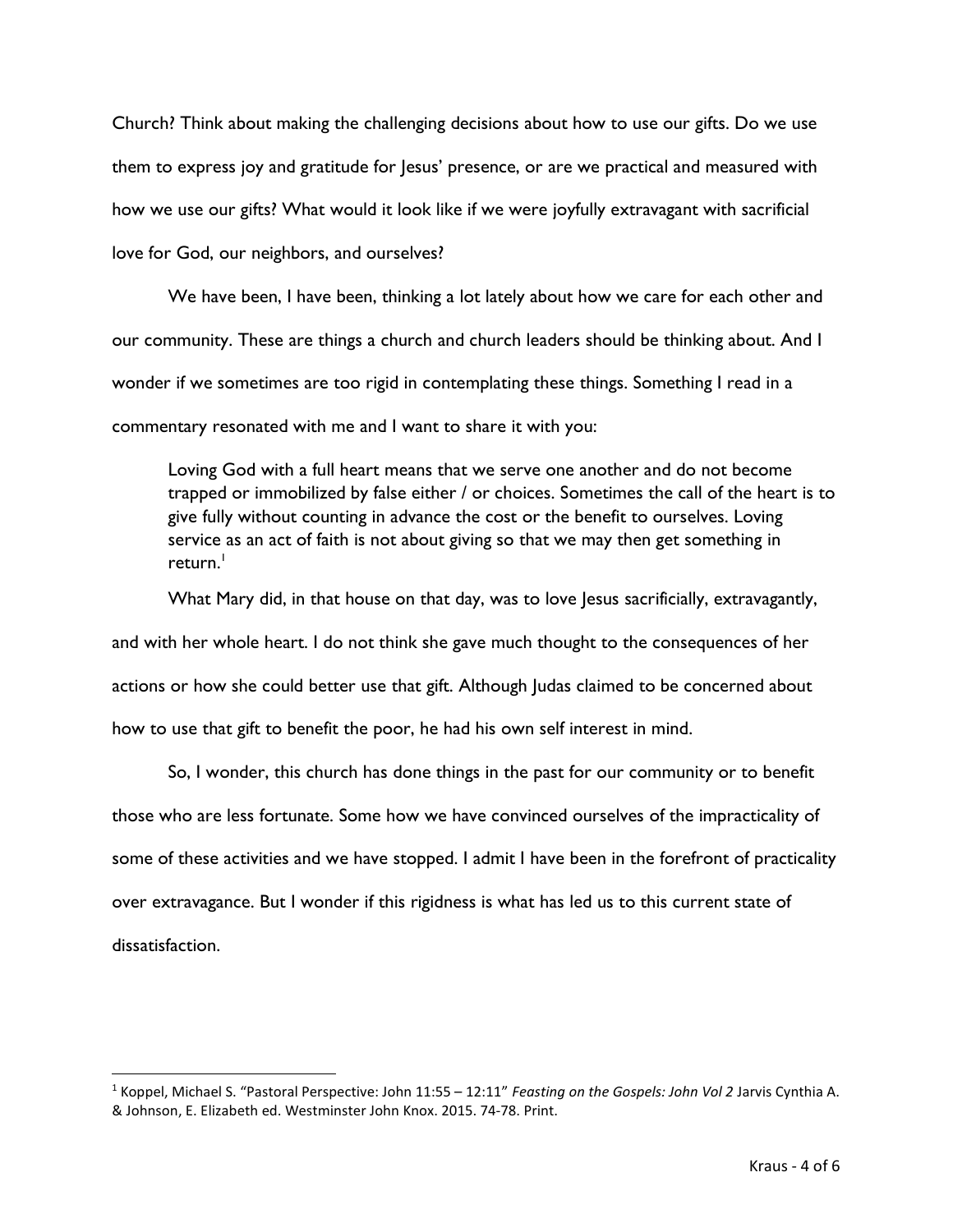You are aware that I have been doing a project in anticipation of my seminary graduation, a project to revision the roles of elder and deacon in this congregation. The elders and deacons are the leaders of the church, you are the ones who make the worship service what it is. Right now, there is a lack of participation, we are holding back our gifts. We are spending too much time thinking about a better use. I feel that a revisioning is necessary because I think we can do more for each other and for the community. I also feel that we are hoarding our gifts if we are not using them to bring joy and abundance in our worship.

I think a revisioning is necessary because the moments of joyous participation in worship are rare. I feel joy, in fact when I work to prepare the worship service, I feel joy and when I stand in front of you and say "Good Morning Church" I feel joy. So, I wonder if because, for the most part, I am doing this alone – am I robbing you of joy? Maybe Janet too feels joy when she works with those who provide the special music for the congregation, and those who do solos or duets they also feel joy in sharing their talents. Wendy might also feel joy as she works every day, very hard, as Church and Board Secretary. There are several people who get joy from serving this church and this congregation. Are we the only ones who get to experience the joy of sharing our gifts?

As a result, over the past several weeks I have been soliciting people to think about using their talents in the roles of elder and deacon. I have been thinking about how we can be a team that works together to bring the experience of joy back to our worship services. We have had good meetings with people who are willing to vision with me. I even see some excitement growing among people who want to bring their gifts to the worship experience.

Given the circumstances, I think we can be successful in revisioning a role for elders and deacons in this congregation and bring joy back to our worship services. We find joy as we lean